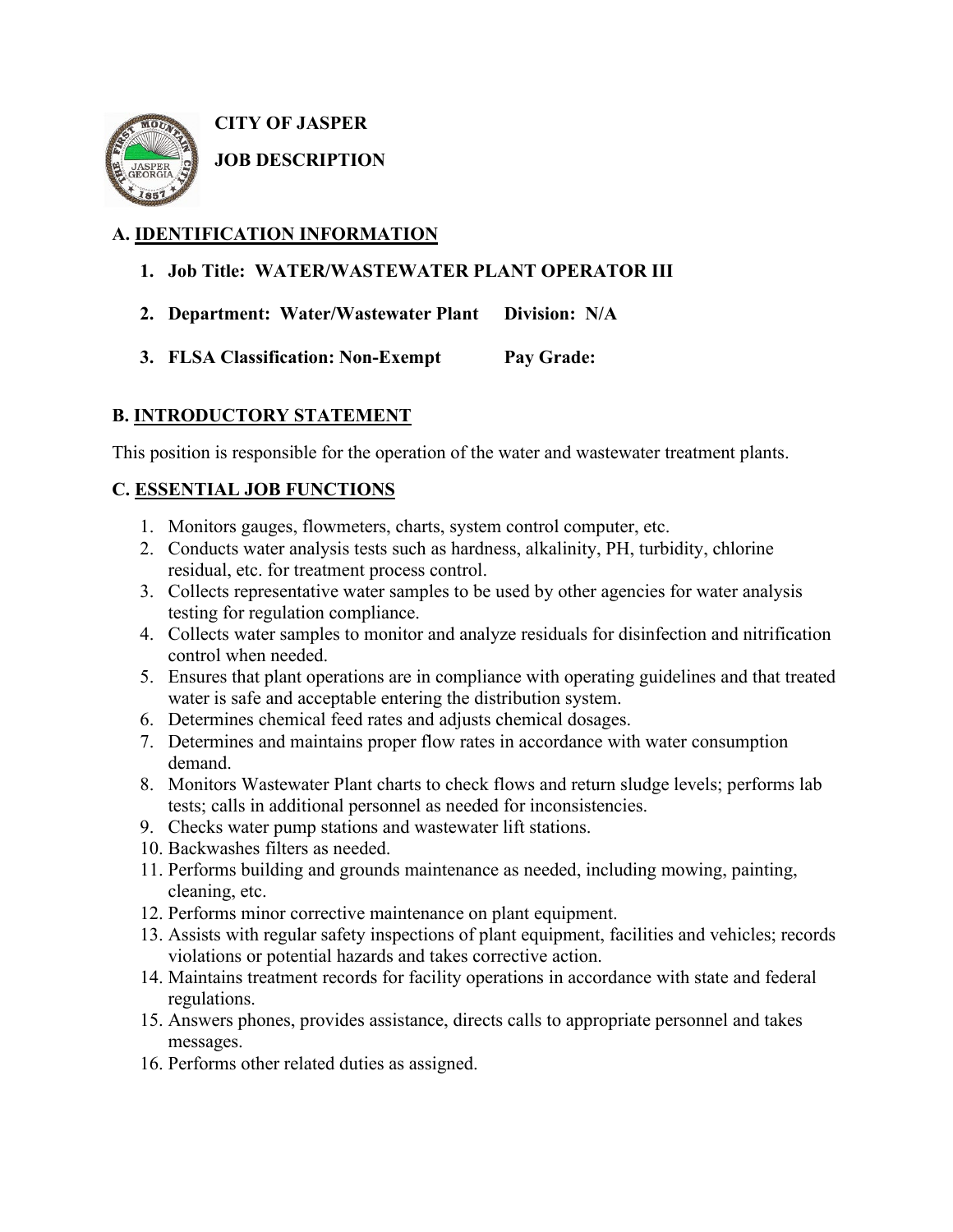#### **D. JOB FACTOR SPECIFICATIONS**

- 1. Job Requirements
	- a. Knowledge Skills and Abilities
		- 1. Knowledge of the techniques, equipment and procedures used in the treatment of safe drinking water.
		- 2. Knowledge of city and department policies and procedures.
		- 3. Knowledge of computer systems used in the water treatment plant.
		- 4. Knowledge of basic math and chemistry and the ability to apply the knowledge to the water treatment process.
		- 5. Skill in problem solving.
		- 6. Skill in oral and written communication.
		- 7. Ability to understand mechanical problems and equipment and to use common hand tools and other related equipment.
		- 8. Ability to work independently and efficiently.
		- 9. Ability to adjust work schedule to perform necessary duties.
		- 10. Ability to handle confidential matters.
- 2. Responsibility
	- a. This position has no supervisory responsibilities.
- 3. Personal Work Relationships
	- a. Contacts are typically with co-workers and the general public.
	- b. Contacts are typically to exchange information, resolve problems and provide services.
- 4. Physical Effort and Work Environment
	- a. The work is typically performed while intermittently sitting, standing, walking, stooping, crouching, or bending. The employee frequently lifts light or heavy objects, uses tools and equipment requiring a high degree of dexterity, distinguishes between shades of color and utilizes the sense of smell.
	- b. The work is typically performed while indoors or outdoors, sometimes in cold and inclement weather. The employee is exposed to noise, dust, dirt, grease, hazardous chemicals and machinery with moving parts. The work requires the use of protective devices such as masks, goggles, gloves, etc.
- 5. Guidelines
	- a. Guidelines include city and department policies and procedures, safety regulations, operation manuals, relevant state and federal drinking water regulations. These guidelines are generally clear and specific but may require some interpretation in application.
- 6. Complexity and Scope of Work
	- a. The work consists of related administrative maintenance and technical duties.
	- b. The purpose of this position is to support and participate in the maintenance of water services. Successful performance contributes to a safe and well-maintained water system.